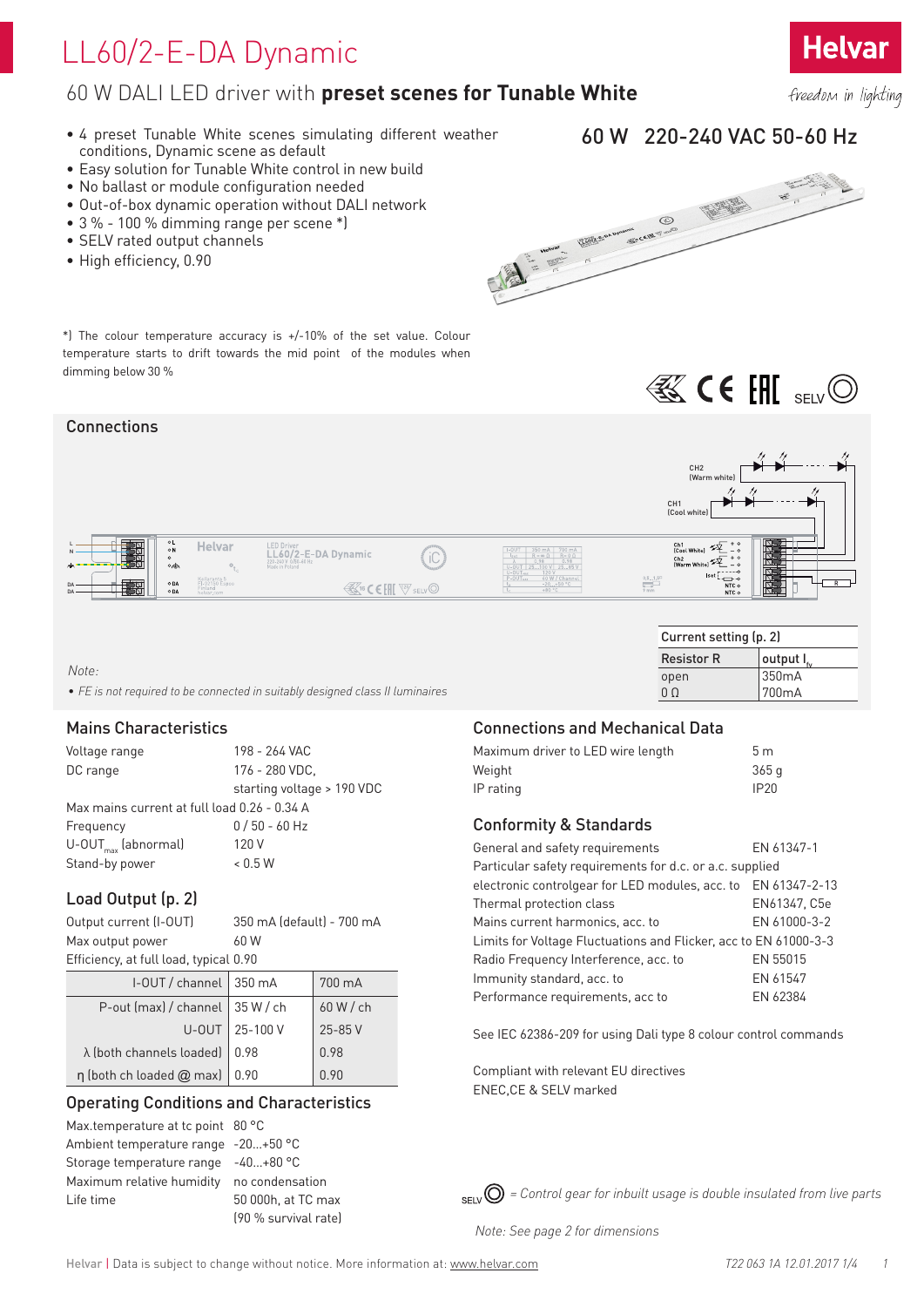# Load Output



## Current setting resistor values LL60/2-E-DA Dynamic

|              |     |                       |  |  |       |                       |  |                   |  |  |  |                             |  |         | 1k2 1k5 1k8 2k2 2k7 3k3 3k9 4k7 5k6 6k8 8k2 10k 12k 15k 22k 27k 33k 39k 47k 56k 68k 82k 100k 150k 330k 1M |     |     |         | $\infty$ |
|--------------|-----|-----------------------|--|--|-------|-----------------------|--|-------------------|--|--|--|-----------------------------|--|---------|-----------------------------------------------------------------------------------------------------------|-----|-----|---------|----------|
| 'out<br>[mA] | 700 | 165016401630162016101 |  |  | 16001 | 158015701550153015201 |  | 15001480147014501 |  |  |  | ) 430 420 410 400 390 385 : |  | 380 375 | 370                                                                                                       | 365 | 360 | 355 350 |          |

## Dimensions



**Helvar**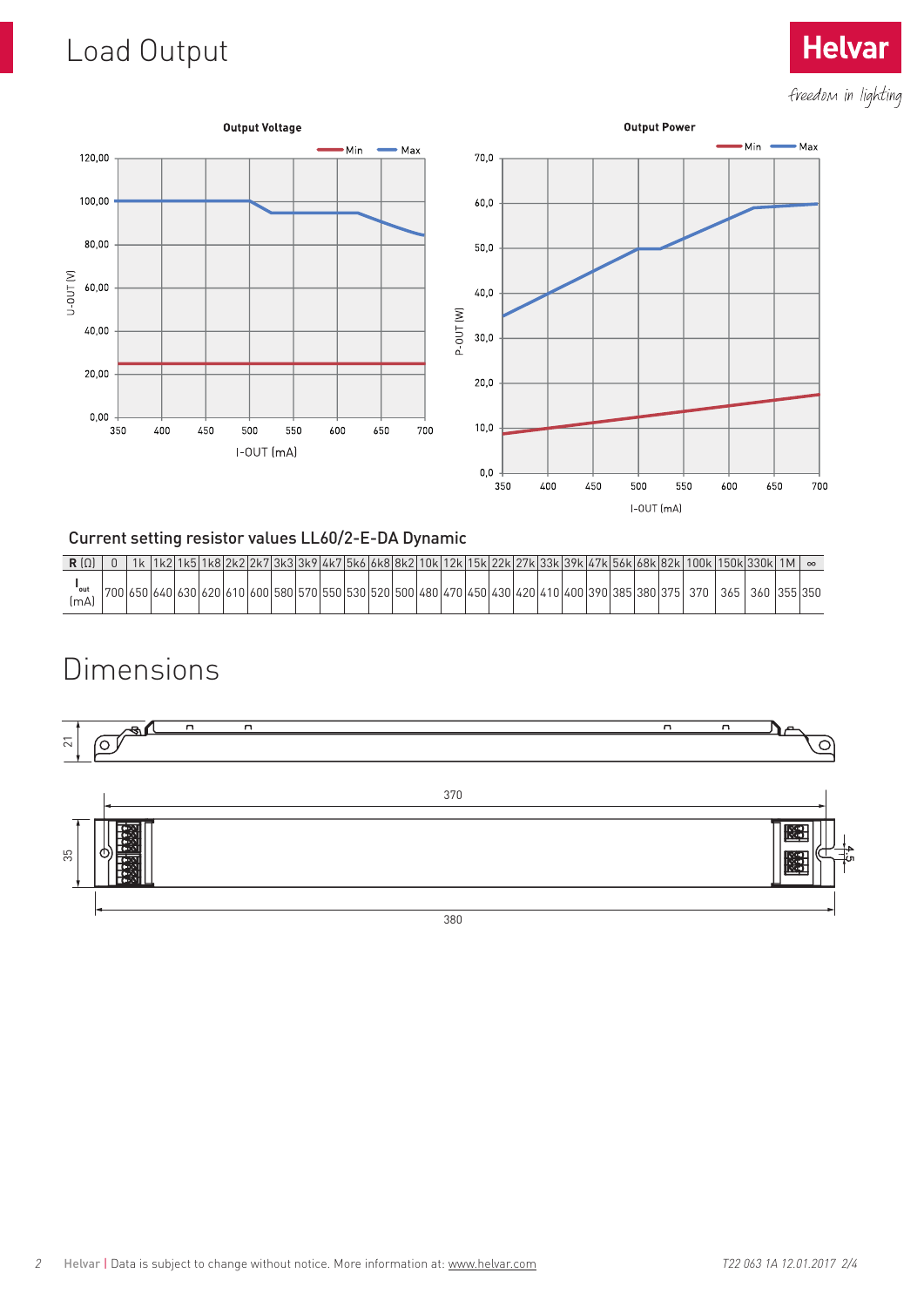## Instructions for use

LL60/2-E-DA Dynamic is designed for in-built luminaire to use either class I or class II luminaires. In order to have safe and reliable LED driver operation, the LED luminaires will need to comply with the relevant standards and regulations (e.g. IEC/EN 60598-1). The LED luminaire shall be designed to adequately protect the LED drivers from dust, moisture and pollution. The luminaire manufacturer is responsible for the correct choice and installation of the LED drivers according to the application and product datasheet. Operating conditions of the LED driver may never exceed the specifications as per the product datasheet.

### Wiring considerations

#### **Wire type and cross section**

• Please refer to datasheets connections & mechanical data

#### **Wiring insulation**

• According to EN 60598

#### **Maximum wire lengths**

• Please refer to datasheets connections & mechanical data

#### **Wire connections**

- Please refer to datasheets connections diagram
- Pay attention that wrong wiring might damage the product
- Load is not alloved to remove or reconnect while mains connected

#### **Miniature Circuit Breakers (MCB)**

• Type-C MCB's with trip characteristics in according to EN 60898 are recommended.

#### **LED driver earthing**

- LED drivers are designed to support all luminaire classifications. Please check the individual LED driver type for its exact safety class rating.
- For Helvar LED drivers to have a reliable operation and EMC performance, the luminaires are expected to have an earth connection. Earth connection can be left out if luminaire safety is guaranteed by its construction.
- When using a SELV-rated LED driver, then the SELV driver output has to be insulated from the luminaire earth connection (ref. EN60598-1 luminaire standard).

# Tunable white functionality

- The LL60/2 Dynamic driver have 2 output channels used to control the intensity and temperature of white colour as well known as "Tunable White"
- These drivers respond to DALI type 8 (DT8) commands, which in practice means that they only have 1 common address for both output channels
- The tunable white level of intensity and colour temperature can be set with a DALI command
- The driver will operate correctly once tunable white LED module parameters are programmed to the driver. Use "Helvar DALI Driver Configurator" for the parameter setting
- See Helvar DALI Driver Configurator user guide for more information how to set the parameters to the driver

### Installation & operational considerations

#### **Maximum tc temperature and installation**

- Reliable operation and lifetime is only guaranteed if the maximum tc point temperature is not exceeded under the conditions of use.
- Ensure that the tc point temperature does not rise higher than specified on the product datasheets.
- The general preferred installation position of LED drivers is to have the top cover facing upwards.

#### **Current setting resistor**

The Helvar LL60/2 driver feature an adjustable constant current output.

- An external resistor can be inserted in to the current setting terminal, allowing the user to adjust the LED driver output current.
- When no external resistor is connected, then the LED drivers will operate at their default lowest current level.
- A standard through-hole resistor can be used for the current setting. To achieve the most accurate output current it is recommended to select a quality low tolerance resistor.
- For the resistor / current value selection, please refer to the enclosed table below.